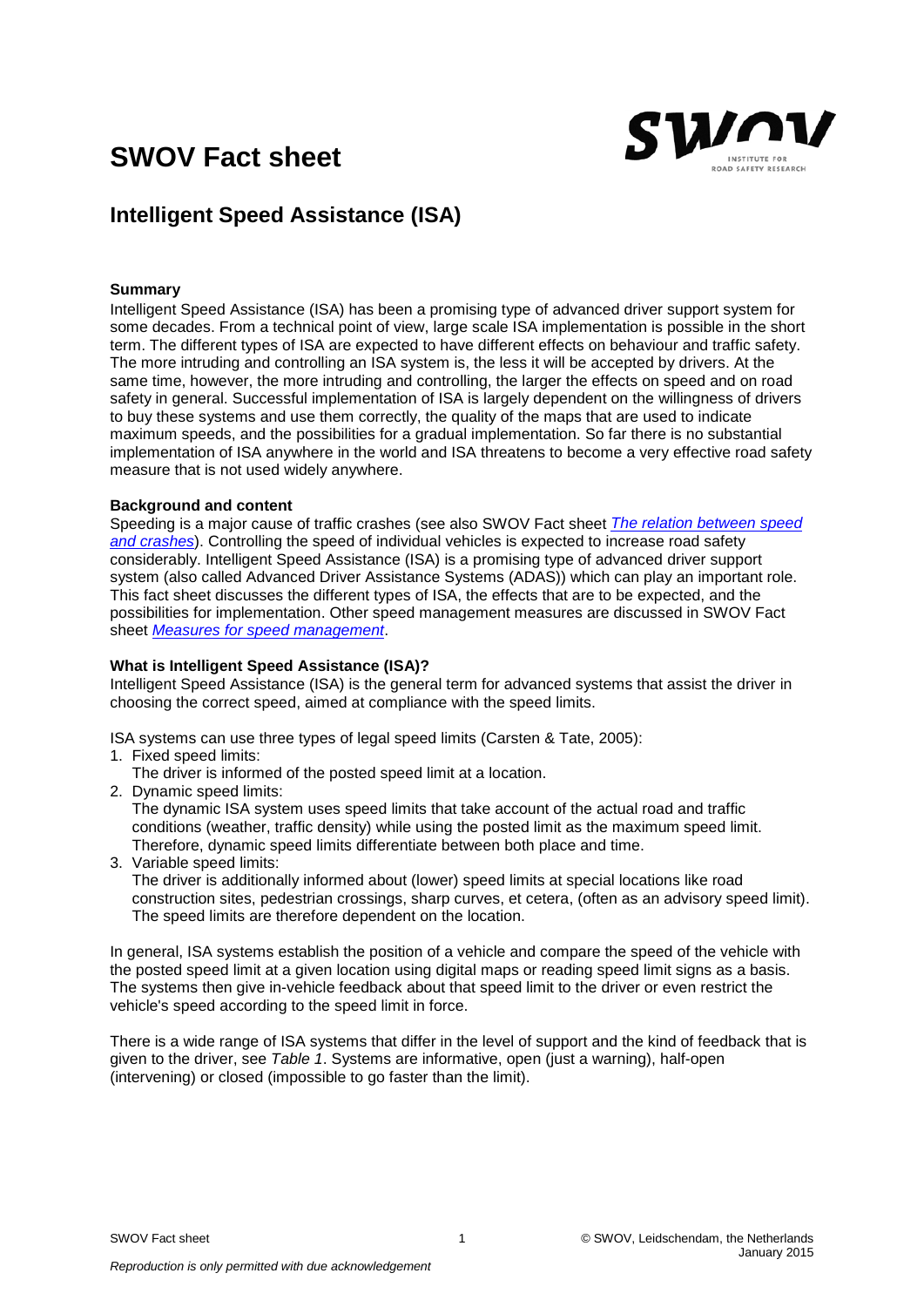| Level of support                                        | Type of feedback                                                | Feedback                                                                                                                                                                                          |
|---------------------------------------------------------|-----------------------------------------------------------------|---------------------------------------------------------------------------------------------------------------------------------------------------------------------------------------------------|
| Informing                                               | Mostly visual                                                   | The speed limit is displayed and the<br>driver is reminded of changes in the<br>speed limit.                                                                                                      |
| Warning (open)                                          | Visual/auditory                                                 | The system warns the driver when he<br>exceeds the posted speed limit at a given<br>location. The driver himself decides<br>whether to use or ignore this information<br>and to adjust his speed. |
| Intervening (half-<br>open)                             | Haptic throttle<br>(moderate/low force<br>feedback)             | The driver gets a force feedback through<br>the accelerator if he tries to exceed the<br>speed limit. If sufficient force is applied, it<br>is possible to drive faster than the limit.           |
| Automatic control <i>i.e.</i><br>speed limiter (closed) | Haptic throttle (strong<br>force feedback) and<br>dead throttle | The maximum speed of the vehicle is<br>automatically limited to the speed limit in<br>force. The driver's attempt to go faster<br>than the speed limit is simply ignored.                         |

Table 1*. Overview of different variants of ISA systems*

# **What are the effects of ISA on driving speeds?**

Since the early 1980's, the effects of ISA on driving performance and traffic safety have increasingly been researched. ISA research uses different methods and data collection techniques among which micro-simulation, driving simulators, instrumented vehicles and field trials.

The results of the studies all point in the same direction. The general conclusion is that ISA systems appear to have a number of positive safety effects on driving speed: ISA equipped vehicles show an average speed reduction of approximately 2 to 7 km/h, as well as a reduction in speed variance and speed violations (see *Table 2*).

| Study                       | Methodology             | Country    | Effect on<br>mean speed | Effect on<br>standard<br>deviation of<br>speed | Speed<br>violations |
|-----------------------------|-------------------------|------------|-------------------------|------------------------------------------------|---------------------|
| Comte (2000)                | Driving<br>simulator    | UK         |                         |                                                | ?                   |
| Peltola & Kulmala (2000)    | Driving<br>simulator    | <b>FIN</b> |                         |                                                | $\gamma$            |
| Hogema & Rook (2004)        | Driving<br>simulator    | <b>NL</b>  |                         |                                                |                     |
| Van Nes et al. (2007)       | Driving<br>simulator    | <b>NL</b>  |                         |                                                |                     |
| Brookhuis & De Waard (1999) | Instrumented<br>vehicle | <b>NL</b>  |                         | ↓                                              |                     |
| Päätalo et al. (2001)       | Instrumented<br>vehicle | <b>FIN</b> |                         | ?                                              |                     |
| AVV (2001)                  | Field trial             | <b>NL</b>  |                         | T                                              | $\gamma$            |
| Lahrmann et al. (2001)      | Field trial             | <b>DK</b>  |                         | ?                                              | $\gamma$            |
| Biding & Lind (2002)        | Field trial             | S          |                         | ↓                                              |                     |
| Regan et al. (2006)         | Field trial             | <b>AUS</b> |                         |                                                |                     |
| Van der Pas (2012)          | Field trial             | <b>NL</b>  |                         |                                                |                     |
| Vlassenroot et al. (2007)   | Field trial             | B          |                         |                                                |                     |

Table 2*. Overview of the ISA effects on mean speed and standard deviation of speed in various studies* (↓*decrease,* ↑ *increase, ? not investigated). Adapted after Morsink et al. (2006)*

The size of these reductions depends on the type of ISA, with more controlling types of ISA being more effective. Only one study found an increase in average speed (Peltola & Kulmala, 2000); this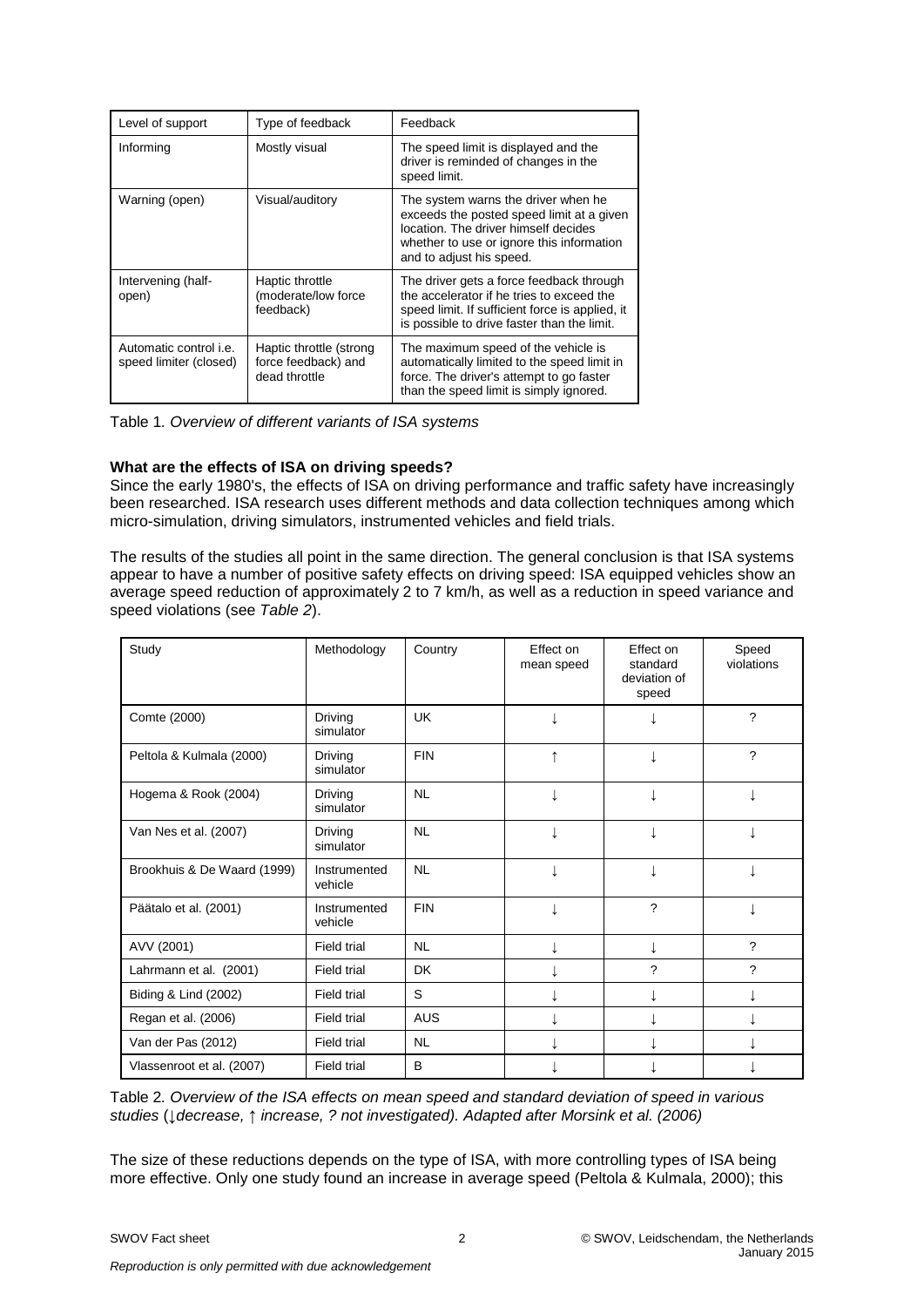study investigated the effects of ISA on icy roads. The ISA system gave a speed advice that was lower than the general speed limit in force. It appeared, however, that the mean speed of ISA drivers was higher that that of drivers without ISA. A possible explanation is (of: an explanation could be) that the ISA speed advice exceeded the speed that drivers would have chosen themselves.

A SWOV driving simulator experiment (Van Nes et al., 2007) investigated the effects of warning ISA on speed behaviour in combination with credible speed limits. As did earlier studies, the results of this experiment showed that ISA has a significant speed reducing effect. A new observation in this study was that the effect was especially significant in situations where speed limits were of low credibility. Furthermore, there were fewer speed violations and smaller differences in speed when driving with ISA.

In a study among (serious) traffic offenders (Van der Pas, 2012) participants drove with a speed controlling ISA or with a warning type of ISA that became a speed limiter in the case of prolonged speeding. During the three months of use, both systems led to a large reduction in speed violations. In addition, the participants themselves reported fewer speed-related violations like tailgating and unnecessary driving in the left lane, and an increase in anticipatory behaviour. Other road users, on the other hand, were found to engage more in tailgating and overtaking and participants were much less alert on speed limits.

# **What effect does ISA have on traffic crashes?**

It is not easy to determine the effect of ISA on traffic crashes. The proportion of vehicles equipped with ISA in the field trials was relatively small, while measuring the effect on traffic crashes requires a substantial number of ISA-equipped vehicles. Therefore, making use of the best available knowledge, the effect was estimated based on driving simulator and traffic simulation studies.

Based on the reductions that were found in mean speed, speed distribution and the percentage of speed violations, ISA systems are assumed to achieve substantial reductions in the incidence and severity of road crashes (Carsten & Tate, 2005). There are large variations in effects, depending on the system type, the type of speed limit and the ISA penetration rate in the vehicle fleet. When comparing the effectiveness of various ISA systems, advisory or informative systems have a much smaller effect than intervening systems. In addition, the effect of ISA based on fixed or variable speed limits is more limited than that of ISA based on dynamic speed limits. *Table 3* presents the results of the Carsten & Tate study. Their estimates assume a 100% ISA penetration level and no behavioural adaptation to ISA and therefore they represent a 'best case scenario'.

| System type        | Type of speed<br>limit | Best estimate<br>of reduction in<br>injury crashes | Best estimate<br>of reduction in<br>crashes with<br>serious road<br>injuries | Best estimate<br>of reduction in<br>fatal crashes |
|--------------------|------------------------|----------------------------------------------------|------------------------------------------------------------------------------|---------------------------------------------------|
| Advisory           | Fixed                  | 10%                                                | 14%                                                                          | 18%                                               |
|                    | Variable               | 10%                                                | 14%                                                                          | 19%                                               |
|                    | Dynamic                | 13%                                                | 18%                                                                          | 24%                                               |
| Intervening but    | Fixed                  | 10%                                                | 15%                                                                          | 19%                                               |
| voluntary (with    | Variable               | 11%                                                | 16%                                                                          | 20%                                               |
| on-off switch)     | Dynamic                | 18%                                                | 26%                                                                          | 32%                                               |
| Intervening and    | Fixed                  | 20%                                                | 29%                                                                          | 37%                                               |
| mandatory          | Variable               | 22%                                                | 31%                                                                          | 39%                                               |
| (no on-off switch) | Dynamic                | 36%                                                | 48%                                                                          | 59%                                               |

Table 3*. Best estimates of crash savings by ISA type and crash severity (Carsten & Tate, 2005)*

Similarly, assuming all vehicles being equipped with an ISA system that prevents exceeding the (fixed) speed limit, Oei (2001) estimated the reduction in annual fatalities and injuries in the Netherlands. Based on observed speed violations on different road types, Oei estimates the reduction to be 25% which is well in line with the estimated 29% for intervening and mandatory ISA with fixed speed limits in *Table 3*.

It is not yet clear whether these large effects would in fact be achieved in real traffic. There is evidence that drivers could develop certain risky driving behaviour when driving with ISA like accepting smaller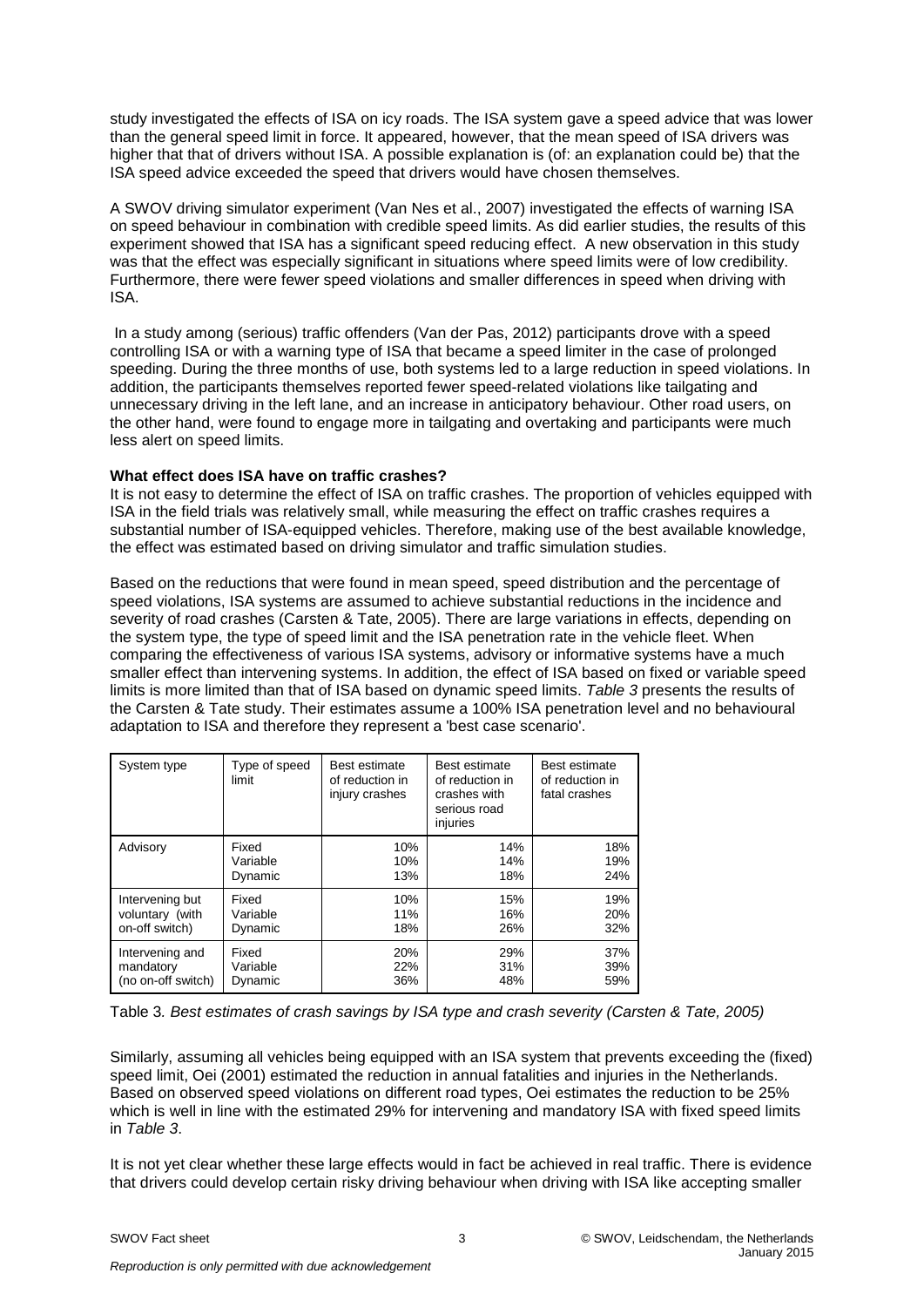gaps when merging (Jamson et al., 2012), adapting shorter following distances, or braking relatively late (Comte, 2000). In addition, the reactions of other drivers towards drivers using ISA are not yet sufficiently known. Furthermore, the long-term effects that ISA will have on driving behaviour when used on a large scale are as yet barely known (Van der Pas et al., 2012).

#### **What effects does ISA have on traffic flow and the environment?**

The expectations of the effects of ISA on traffic flow and the environment are based on the reduction and the homogenization of driving speeds.

The results of micro-simulation modelling showed that in high traffic density conditions, ISA would not have a significant effect on network total travel time because driving speeds are already considerably reduced by congestion in high traffic density conditions. However, in lower traffic density conditions, the travel time would increase due to lower average speeds, especially with increasing ISA penetration rates (Liu et al., 1999).

The data on the real effect of ISA on the environment is very limited. The Dutch ISA trial (AVV, 2001) resulted in data that was insufficient to come to an indicative conclusion about the ISA effect on emissions. The results of the Swedish trial in the city of Lund (Várhelyi et al., 2004) showed that there were reductions in the emission volumes mainly for dual carriage ways and 50 km/h speed limits. The average reduction for CO volumes was 11%, for NOx 7% and for HC 8%. On through roads with a 70 km/h speed limit emissions increased. On the other road types no significant changes were found. The results of an English field trial (Carsten et al., 2008) also show a small decrease of the  $CO<sub>2</sub>$  emission volumes for motorways. The average decrease was 3.4% for the open system and 5.8% for the closed system. This English trial found no substantial differences on other road types.

The micro-simulation study by Liu et al. (1999) showed that the emissions of CO,  $NO<sub>x</sub>$  and HC varied by only +/- 2% for all ISA penetration rates. The total fuel consumption gradually decreased with increasing penetration levels of ISA equipped vehicles and a total of 8% reduction in fuel consumption was achieved.

# **Do drivers accept an ISA system?**

Acceptance is essential for the potential success and effectiveness of ISA. Several factors seem to be significant for the users' acceptance of ISA: the type of ISA system, the type of road environment and the type of driver.

Regarding the type of ISA system, the more intruding and controlling a system is, the less it will be accepted by the drivers. At the same time, however, the more intruding and controlling, the larger the effects on speed and on road safety in general. Evidently, there is the trade-off between the effectiveness of the ISA systems and the acceptance by drivers. The characteristics of the specific feedback given by the ISA system are also important for the acceptance. In general, continuous visual and auditory feedback is preferred to the haptic feedback.

The acceptance of ISA differs for different road types, their related speed limits and the driving speeds. The acceptance is highest for urban roads with 30 and 50 km/h speed limits (AVV, 2001).

It seems that drivers whose speed behaviour would benefit most from ISA, least accept it. Hence, there is a danger of a self-selection bias when ISA is introduced on a voluntary basis. Drivers who "need" ISA most will be least willing to use it (Vlassenroot, 2011). Furthermore, there are indications that long-term use leads to more frustration (Lai et al., 2010). However, when, for example, serious offenders are faced with the choice of either losing their licence or installing the system, their acceptance could increase considerably (Van der Pas, 2012).

In the Dutch trial (AVV, 2001) test drivers initially did not have a very positive attitude towards ISA systems and they favoured normal, unsupported driving. However, drivers' attitudes turned out to be more positive after they had tested the system. Especially the "usefulness'' and "satisfaction" offered by the system were more appreciated by the test drivers after driving with ISA than before having gained experience with the system. Eventually, a combination of ISA features like less tickets for speeding, more comfortable and economical driving, and optimization of travel times, may increase the product image and improve the attractiveness for individual drivers.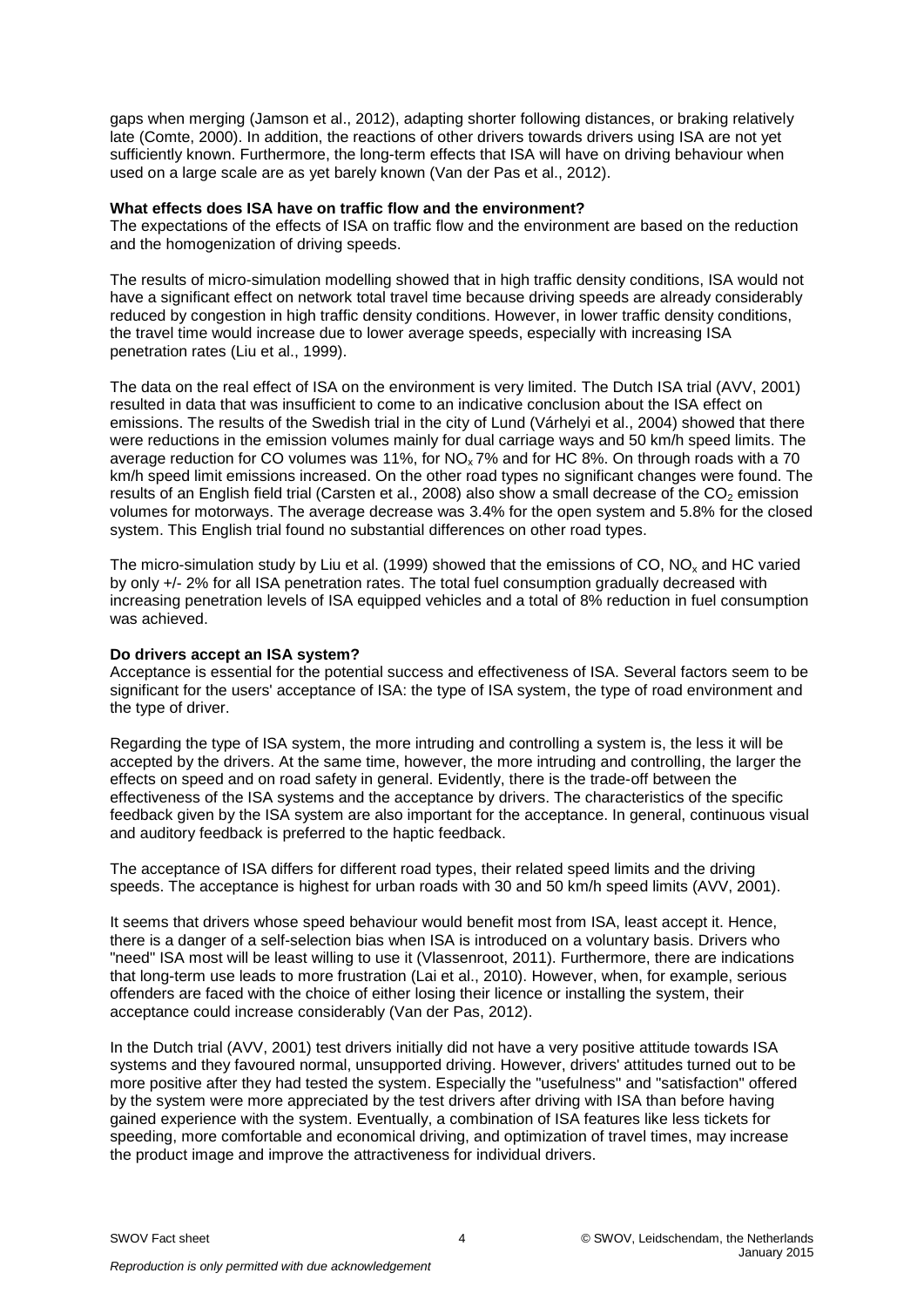# **How to get ISA implemented?**

The conclusions of the EU PROSPER project (Carsten, 2005) which assessed road speed management methods [\(www.prosper-eu.nl\)](http://www.prosper-eu.nl/), mainly focused on the identification of obstacles to ISA implementation. The most important general barriers to the ISA implementation were found to be the technical functioning of the system, the applicability to the whole road network and the benefits to the users. However, for some countries the cost price is also a very important barrier, as well as the public and political acceptance.

For the short term, gradual market-driven ISA implementation is probably the most realistic scenario (Morsink et al., 2008). At present, various systems are being used already. Many navigation systems give information about the (fixed) speed limits. Warning systems like SpeedAlert are also available already. In these systems ISA is an additional function to the navigation system, be it just advisory. The next step could be making exceeding the speed limit physically difficult. Initially, all these developments could be implemented on a voluntary basis.

In the meantime, considering ISA's large safety potential, the government will need to think over the possibilities and the legal consequences of a mandatory form of ISA. This must be done in cooperation with other European countries (OECD/ECMT, 2006). Mandatory ISA could be especially interesting for some specific risk groups like repeat speed offenders or inexperienced drivers. For these groups it is also important to make the systems fraud-proof (Van der Pas, 2012).

The ISA systems that are presently on the market work with fixed speed limits. The next step would be to add location-dependent variable speed limits, like for example lower speed limits in the schools' surroundings. Both fixed and variable speed limits can be communicated to the vehicle by the digital speed limit database in combination with GPS. ISA based on full dynamic limits, depending on time factors like traffic density or weather conditions, should be the final goal in ISA development. Because dynamic speed limits can better be tuned to the actual circumstances, these types of ISA are expected to have the largest safety gain (see *Table 3*). These systems require new ways of determining speed limits and communicating them to road users (e.g. infrastructure to vehicle communication using road side beacons, and/or vehicle to vehicle communication). Although this is technically possible, further development is necessary to make the system sufficiently reliable.

To stimulate the implementation of informing/warning ISA it is important to facilitate the development of a central speed limit database for the benefit of ISA. Van der Pas (2012) believes that in the Dutch maps that were available at the time of his study, the speed limits are correct for 70 to 90 percent of the road length.

In April 2013, the Belgian parliament accepted the proposal by Temmerman et al. (2012) to begin with the actual implementation of ISA in Belgium, starting with vehicles used by the government. The next step is to go to the EC to urge general introduction.

The insurance companies could also be of assistance by, for example, reducing insurance contributions for ISA users, as was done in the Danish project 'Traffic Safe Young Car Drivers' (Schmidt Nielsen & Lahrmann, 2004).

## **Conclusions**

For quite some time now, ISA has been a promising instrument to reduce the number and severity of traffic crashes substantially. This applies mostly to more intervening, closed forms of ISA in combination with dynamic speed limits, but implementation of informing and warning ISA types in combination with fixed limits will also result in substantial crash reductions. Besides the reduction in the number of traffic crashes, there are also indications of a reduction in fuel consumption and harmful emissions. However, as yet ISA has not been introduced on a substantial scale.

Field trials indicate that the actual driving experience with the system, positively affects the attitude towards ISA; in fact drivers already use advisory ISA in their navigation system. Because intervening types of system are considerably more effective, governments need to encourage the implementation of this type of ISA, also because the drivers who need ISA most, are not likely to use ISA on a voluntary basis.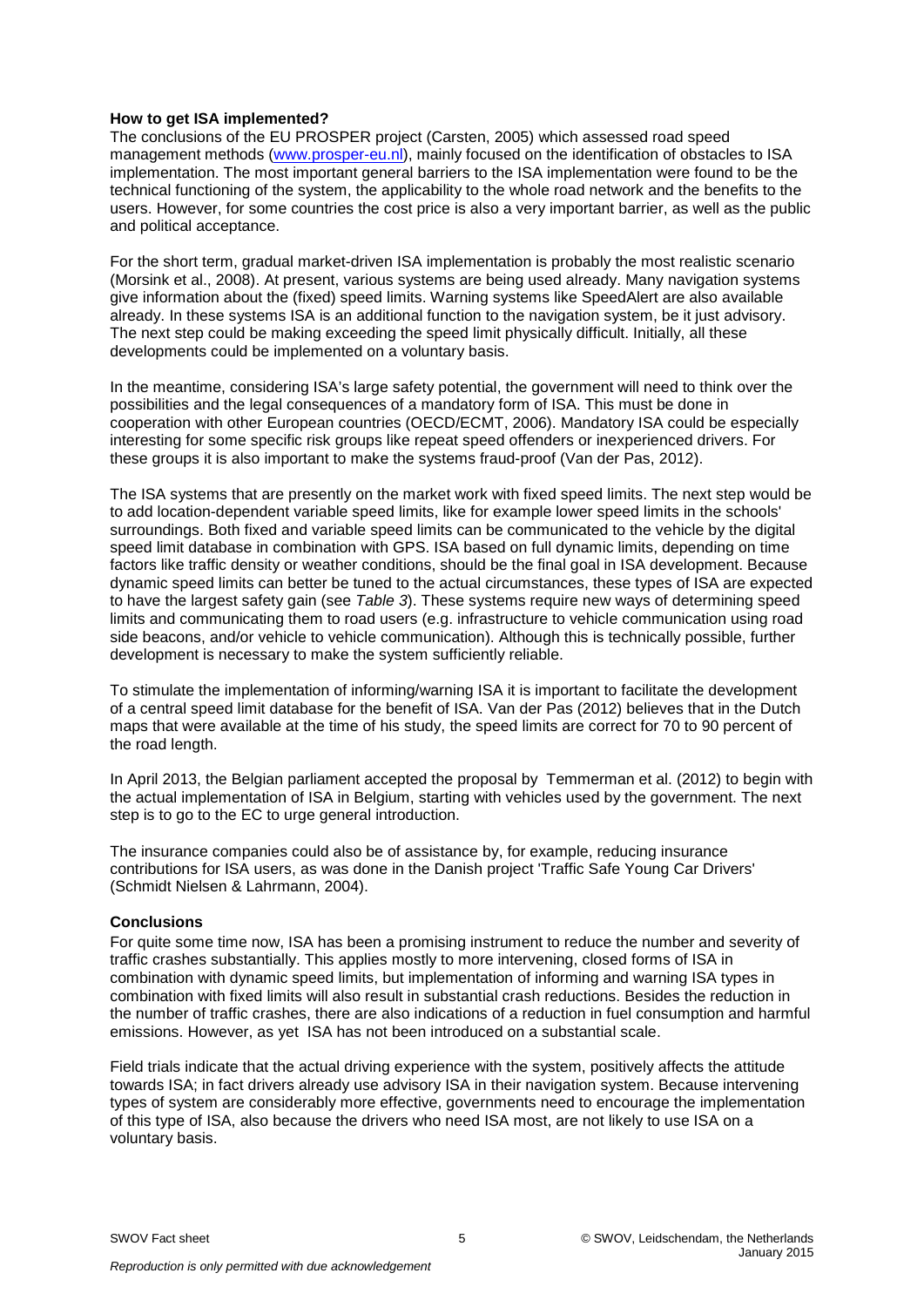# **References**

AVV (2001). *[Eindrapportage praktijkproef Intelligente Snelheidsaanpassing](http://swov.summon.serialssolutions.com/2.0.0/link/0/eLvHCXMwbRzLSsNAcKgWRPBgfcRWhT3qoXk_GimFGlqsWhAbpPZSNs2mxpYYm6j_4tc6m9hQJZAcZpjM7C7DvHYmAJoqys1_NsFQmaFTNH2WZfHpx0DVZrI2U1qB6bXsGZ8b7l2bt8_606PlVsD4W8kQk6-3TzFaSnmvvxTw2X5phkeIpia_ScU8xtyCKiqYkmXussNbs_CzDW_R34cq4yMENaiw6BC-B6MuccMlv88gF4PiF5gpI6OILV9Y6CekS6MYw1j0IySMiM9IvKKLNHxdkDmvjKaX5Iq0vQ7DDHpF4yxmnrO25HU4dk2LxpAFGTLclIIUyVoQLeRwuiNo9Huuc9PkW5j-VnKm-Ta1Y9ijvP09SrMxOV-AaoC6ygS0_fgqAuyMbWus3_fdHKytQTHJRrnE91RAb5VpetMU5VIGd63hRB0WDHKwjIEh6qUMJo46dB4KBjlYvgLzBIgqM8unaASorGFUY1NdNxj6Sk_RDdv0aR0OSg6jDkIJdhr7QaOU_hR28y4y_pzBdrr6YOe5pvwA2XPCnw)*. Directoraat-Generaal Rijkswaterstaat, Adviesdienst Verkeer en Vervoer AVV, Rotterdam.

Biding, T. & Lind, G. (2002). *[Intelligent Speed Adaptation \(ISA\); Results of large-scale trials in](http://swov.summon.serialssolutions.com/2.0.0/link/0/eLvHCXMwbV3bSsNAEF2qBRF8sF6iVSGPCubS3Cul0IYWLy2IrVL7IrnsQjGmtUn1h_QX_IH-h9_izq6JF_IQyJlMhmXY7GR358wipGuyKv0bE0wNm4ZHhz7btoH9SDQ9UPWg5hDLd-oB8IY7bevy3ri7sYclZP5dyZCT1-mLHEcKz_VXCHD7lYC6kA41sJOqQyEtawWVaQersZm76kJqFn3tV7TobqIyBgpBBZVwvI0-G37zIi98mTYUvylS0WBG40YGWqE343viTHIMrwxacH8inoECnRQvojTJ9KdEjCCFG7BEcUI9jbOH7CCOXHUSi-3pPFq-xVz9FIS9Sfi4_ACq1I9oEefN8eJQvH3Cy_dMwMmMGWI1BSDtAgQ7qNrtDN1zCdzw8L0a9MBdpe-iDQ9S6OOUUe1CAZUJbRsWaPygV01Aa6O6PTJ63SGHlQzKCaODyc-pQCMe-1okS1YLDVw5_bHWzw1wWGTAlI1CA2NX67vXuQEOi1tg7SHRNIjh1G1CTAyVDWn3Ip5J_2lDbPswcd1HWwXOqBZKD9A6O_mFLbccotV0vsBHvE99AXg7yh0) [Borlänge, Lidköping, Lund and Umeå during 1999-2002.](http://swov.summon.serialssolutions.com/2.0.0/link/0/eLvHCXMwbV3bSsNAEF2qBRF8sF6iVSGPCubS3Cul0IYWLy2IrVL7IrnsQjGmtUn1h_QX_IH-h9_izq6JF_IQyJlMhmXY7GR358wipGuyKv0bE0wNm4ZHhz7btoH9SDQ9UPWg5hDLd-oB8IY7bevy3ri7sYclZP5dyZCT1-mLHEcKz_VXCHD7lYC6kA41sJOqQyEtawWVaQersZm76kJqFn3tV7TobqIyBgpBBZVwvI0-G37zIi98mTYUvylS0WBG40YGWqE343viTHIMrwxacH8inoECnRQvojTJ9KdEjCCFG7BEcUI9jbOH7CCOXHUSi-3pPFq-xVz9FIS9Sfi4_ACq1I9oEefN8eJQvH3Cy_dMwMmMGWI1BSDtAgQ7qNrtDN1zCdzw8L0a9MBdpe-iDQ9S6OOUUe1CAZUJbRsWaPygV01Aa6O6PTJ63SGHlQzKCaODyc-pQCMe-1okS1YLDVw5_bHWzw1wWGTAlI1CA2NX67vXuQEOi1tg7SHRNIjh1G1CTAyVDWn3Ip5J_2lDbPswcd1HWwXOqBZKD9A6O_mFLbccotV0vsBHvE99AXg7yh0)* Publication 2002:89 E. Swedish National Road Administration SNRA, Borlänge, Sweden.

Brookhuis, K. & Waard, D. de (1999). *[Limiting speed, towards an intelligent speed adapter \(ISA\)](http://dx.doi.org/10.1016/S1369-8478(99)00008-X)*, Transportation Research F, vol. 2, nr. 2, p. 81 – 90.

Carsten, O. (2005). *[PROSPER Results: Benefits and Costs](http://www.etsc.eu/documents/6_%20Carsten.ppt)*. Presentation at the PROSPER Seminar 23 November 2005, Brussels.

Carsten, O., Lai, F., Chorlton, K., Goodman, P., Carslaw, D. & Hess, S. (2008). *[Speed limit adherence](http://swov.summon.serialssolutions.com/2.0.0/link/0/eLvHCXMwbV1dS8MwFL0MByL44Pyomwr9A0u_m07GHiwbog5Eh8y9jCxNUBjdXKvi__AHe9PYMqUPfTiX5pCEy73NzT0UwHOJ3f0XEwJXBD7D0EcpVepH6Xrc9rgTyXAR9bjSDQ-vwptn_-mBThoQ_K1kkOxz9UHSpaV7_S2ptP0Wxy3EUFPcpLo-pXhwb6KDOcXJ3Y5VaxYO28oWowNoCiUhaEFDpEfw3V8MHteYJPrWYmAiWCpNUQlY8qIFd5UhTczXPCuh7rco0So1NytWMWVMivxreyRHcvx6LE1a1lugS1OqH2CZ-pLgGDqj4SS-7qrJz39rOHO9QO8E9plqfE_zQiCXGNCU6KXCwKiPj2PA7rRHp_7daKJhq4QkK0Rc5C03ME8VPt4NiV1LcBuNZ-64ItCwjiAgfi3BLHbH8X1FoGH9DMJTMDmlPUegY7CI-gkXUSgkhgaMvJyFNBFtOKzZjDYYNdb5OpGd2vfPYE_3eqjyyTns5Jt3caF95Afj5bwZ)  [and its effect on road safety and climate change](http://swov.summon.serialssolutions.com/2.0.0/link/0/eLvHCXMwbV1dS8MwFL0MByL44Pyomwr9A0u_m07GHiwbog5Eh8y9jCxNUBjdXKvi__AHe9PYMqUPfTiX5pCEy73NzT0UwHOJ3f0XEwJXBD7D0EcpVepH6Xrc9rgTyXAR9bjSDQ-vwptn_-mBThoQ_K1kkOxz9UHSpaV7_S2ptP0Wxy3EUFPcpLo-pXhwb6KDOcXJ3Y5VaxYO28oWowNoCiUhaEFDpEfw3V8MHteYJPrWYmAiWCpNUQlY8qIFd5UhTczXPCuh7rco0So1NytWMWVMivxreyRHcvx6LE1a1lugS1OqH2CZ-pLgGDqj4SS-7qrJz39rOHO9QO8E9plqfE_zQiCXGNCU6KXCwKiPj2PA7rRHp_7daKJhq4QkK0Rc5C03ME8VPt4NiV1LcBuNZ-64ItCwjiAgfi3BLHbH8X1FoGH9DMJTMDmlPUegY7CI-gkXUSgkhgaMvJyFNBFtOKzZjDYYNdb5OpGd2vfPYE_3eqjyyTns5Jt3caF95Afj5bwZ)*. University of Leeds, Institute for Transport Studies ITS, Leeds.

Carsten, O.M.J. & Tate F.N. (2005). *[Intelligent speed adaptation: accident savings and cost–benefit](http://dx.doi.org/10.1016/j.aap.2004.02.007)  [analysis](http://dx.doi.org/10.1016/j.aap.2004.02.007)*. In: Accident Analysis & Prevention, vol. 37, nr. 3, p. 407-416.

Comte, S.L. (2000). *[New systems: new behaviour?](http://library.swov.nl/action/front/cardweb?id=76678)* In: Transportation Research Part F, vol. 3, nr. 2, p. 95-111.

Hogema, J.H. & Rook, A.M. (2004). *Intelligent speed [adaptation: the effects of an active gas pedal on](http://swov.summon.serialssolutions.com/2.0.0/link/0/eLvHCXMwbVxZS8NAEF7Fggg-eMZ6wPwAm6Q5WxFBa4tXUKTU46Vsu7silLT2UPz3zuw2qUoe8jBfJpOwu5nZnf1mGfM926388wmhJ8OAo-uL45iqH5Xn912_X62pqFer96luuHkR3bwEnce4vczCv5kMe_I1_LTTgWO4_o6i2n6nj02IrkbvpKL_9dERl3CAVfXK3W0QNQsf-xUtWhusJKmEYJMty3R7KTrtnV3nB19OT53eGSA0GWHcyAQu-MjsiWvkhDCcmcGcbZGpDRXwFLh2URn2xvPbIyn4INdNQYyJdJEB84L8WQ7wVKAtorVQzxNqw30KpDdQgO-iL7icYbdCYg7Y_SY0Pw79GEzODyjhPgEy94Qz1zEsKDXHC23IOH6gE8oSzjsd_Qy9JdsTAKpXeSdibrrD9lvNduOqQs3bnWeZuqYL_F22zoman051CZ-wWEnhfyQtjEt4VS22-lyPn4O7VtuIm5loT3SZmf0xtTCS6r-wEtluoYHbWvLqJbkBIxYZCO2g0MBrw0saD7kBIxZ_QbTHgHuukBjXudurByKI6zh4cemsIiUFLulUmW0VNEaZWQVodyTUfqH-AVszvCBK8Byylel4Jo_MKP4BHUv00w)  [driver behaviour and acceptance](http://swov.summon.serialssolutions.com/2.0.0/link/0/eLvHCXMwbVxZS8NAEF7Fggg-eMZ6wPwAm6Q5WxFBa4tXUKTU46Vsu7silLT2UPz3zuw2qUoe8jBfJpOwu5nZnf1mGfM926388wmhJ8OAo-uL45iqH5Xn912_X62pqFer96luuHkR3bwEnce4vczCv5kMe_I1_LTTgWO4_o6i2n6nj02IrkbvpKL_9dERl3CAVfXK3W0QNQsf-xUtWhusJKmEYJMty3R7KTrtnV3nB19OT53eGSA0GWHcyAQu-MjsiWvkhDCcmcGcbZGpDRXwFLh2URn2xvPbIyn4INdNQYyJdJEB84L8WQ7wVKAtorVQzxNqw30KpDdQgO-iL7icYbdCYg7Y_SY0Pw79GEzODyjhPgEy94Qz1zEsKDXHC23IOH6gE8oSzjsd_Qy9JdsTAKpXeSdibrrD9lvNduOqQs3bnWeZuqYL_F22zoman051CZ-wWEnhfyQtjEt4VS22-lyPn4O7VtuIm5loT3SZmf0xtTCS6r-wEtluoYHbWvLqJbkBIxYZCO2g0MBrw0saD7kBIxZ_QbTHgHuukBjXudurByKI6zh4cemsIiUFLulUmW0VNEaZWQVodyTUfqH-AVszvCBK8Byylel4Jo_MKP4BHUv00w)*. TNO report TM-04-D011. TNO Human Factors Research Institute, Soesterberg.

Jamson, S., Chorlton, K., Carsten, O. (2012). *[Could intelligent speed adaptation make overtaking](http://www.sciencedirect.com/science/article/pii/S0001457510003441)  [unsafe?](http://www.sciencedirect.com/science/article/pii/S0001457510003441)* Accident Analysis and Prevention, vol. 48, 29-36.

Lahrmann, H., Madsen, J.R. & Boroch, T. (2001). *[Intelligent Speed Adaptation -](http://swov.summon.serialssolutions.com/2.0.0/link/0/eLvHCXMwbV3bSsNAEB2qBRF8sF6iVSE_kNtmk7RSChparVootkjtS8n1qaS1jfqffpEzuyZaCSSQOWQOybLZs5eZDYDNdFP71yY4LHF4gE2f53mU_ZgyOzLtyGqlbthqR5Q33Lt1H175y7M3qYGzPZOhbz6XH3q2MGSsv5FSbr8RYRFiUyNWUlGmubMDdaxglhi5mz6FZqHbH7XoH0I9oRSCBtSS7Bi-OmF3UG58mXeMsKsitFmhbhRGEAcruSYukGvC4t9wHgEuUzUg_G40LtxIgiTHYHyjEanYl1kgQRbTLSJCrbhf_KKjIMOen7rtQnOyBDFeOqBmFNfxWoRwkHkCzX5v4t9r9OrznxmguSwe-xQOAgqbz3KRXhcrUE-xjicKagaelgJ707Y35U_9iTQbhalvRAqY_pYrqHLiC9Fc3awkeGwNZ2xYEkizisDReSXBzGdDf1QSSLP6CdwzUEPscjErDHjKE86diEZwLLHcyMXBkh2zcziqKIxmJXoB-zLGjI5L2M3X78mVrEffNTzGPg) development of GPS*  **[based System and Field Trial of the System with 24 test Drivers](http://swov.summon.serialssolutions.com/2.0.0/link/0/eLvHCXMwbV3bSsNAEB2qBRF8sF6iVSE_kNtmk7RSChparVootkjtS8n1qaS1jfqffpEzuyZaCSSQOWQOybLZs5eZDYDNdFP71yY4LHF4gE2f53mU_ZgyOzLtyGqlbthqR5Q33Lt1H175y7M3qYGzPZOhbz6XH3q2MGSsv5FSbr8RYRFiUyNWUlGmubMDdaxglhi5mz6FZqHbH7XoH0I9oRSCBtSS7Bi-OmF3UG58mXeMsKsitFmhbhRGEAcruSYukGvC4t9wHgEuUzUg_G40LtxIgiTHYHyjEanYl1kgQRbTLSJCrbhf_KKjIMOen7rtQnOyBDFeOqBmFNfxWoRwkHkCzX5v4t9r9OrznxmguSwe-xQOAgqbz3KRXhcrUE-xjicKagaelgJ707Y35U_9iTQbhalvRAqY_pYrqHLiC9Fc3awkeGwNZ2xYEkizisDReSXBzGdDf1QSSLP6CdwzUEPscjErDHjKE86diEZwLLHcyMXBkh2zcziqKIxmJXoB-zLGjI5L2M3X78mVrEffNTzGPg). In: Proceedings of the 8<sup>th</sup> World** Congress on Intelligent Transport Systems, Sidney, Australia, Sept 30 – Oct 4 2001.

Lai, F., Hjälmdahl, M., Chorlton, K., & Wiklund, M. 2010. *[The long-term effect of intelligent speed](http://www.sciencedirect.com/science/article/pii/S0003687009000465)  [adaptation on driver behaviour.](http://www.sciencedirect.com/science/article/pii/S0003687009000465)* Applied Ergonomics, vol. 41, nr. 2, 179-186.

Liu, R., Tate, J. & Boddy, R. (1999). *[Simulation modelling on the network effects of EVSC](http://www.springerlink.com/content/g508102101112702/)*. Deliverable 11.3. of External Vehicle Speed Control Project. Institute for Transport Studies, University of Leeds, Leeds.

Morsink , P., Goldenbeld, C., Dragutinovic, N., Marchau, V., Walta, L. & Brookhuis, K. (2008). *[Speed](http://www.swov.nl/rapport/R-2006-25.pdf)  [support through the intelligent vehicle](http://www.swov.nl/rapport/R-2006-25.pdf)*. R-2006-25. Stichting Wetenschappelijk Onderzoek Verkeersveiligheid SWOV, Leidschendam.

Nes, C.N. van, Schagen, I.N.L.G. van, Houtenbos, M. & Morsink, P.L.J. (2007). *[De bijdrage van](http://www.swov.nl/rapport/R-2006-26.pdf)  [geloofwaardige limieten en ISA aan snelheidsbeheersing.](http://www.swov.nl/rapport/R-2006-26.pdf)* R-2006-26. Stichting Wetenschappelijk Onderzoek Verkeersveiligheid SWOV, Leidschendam.

OECD/ECMT (2006). *[Speed management](http://swov.summon.serialssolutions.com/2.0.0/link/0/eLvHCXMwbVxNT4NAEJ00khijB-sHtn6kf4Dlm6VJ04OkxKgkRompvRC6u5wUq0X9-86ySqPZA4e3gQdZJm9nh3kA-B5xrH-aEHoiDEqUPkqpdD9Wns8cn7lxFS3jMZO-4dlldP0UPN7TvAfh30oGWX-9fpL62Va9_nYlvf02wylEqWm_pLpRLH8KamCAue3O3UlkaxZetrsRv3QfDCEtBH3oifoQLibL6cMKF4mJvZyOELx0HSdy5AiG6SxPrixJU_xUUwp1K_8Y9krZgl43rVWNm2BUGC_CRP3FwzVhez6m8-A2zRXs_0Kybu1U5K0xccVoo82KiKMluImzhZd1BArqCEISaAkWiZcldx2BgvoniE5gRDG_Kh3BOWe4kxFOyVyOSRHmMBWmKtQfwIFmMgZgakaLFa-G2vNPYWdTyDiDreb9Q5yrt_UNf_GU1Q)*. Organisation for Economic Co-operation and Development OECD/ECMT Joint Transport Research Committee, Paris.

Oei, H-I. (2001). *[Veiligheidsconsequenties van Intelligente Snelheidsadaptatie ISA,](http://www.swov.nl/rapport/R-2001-11.pdf)* R-2001-11. Stichting Wetenschappelijk Onderzoek Verkeersveiligheid SWOV, Leidschendam.

Päätalo, M., Peltola, H. & Kallio, M. (2001). *[Intelligent speed adaptation –](http://swov.summon.serialssolutions.com/2.0.0/link/0/eLvHCXMwbV3bSsNAEB2qBRF8sF5iq0J_oJs0m2QTKX0wtHgriBSpfSmbGwiS1jTV33cm2xSVheRhDpth2AwzuztzEgBuM6v3Lya4duo6EkOfEILYj5nNY4vHfT_zIj-IiTc8uvUe3pzXFzFtgPv3JIOtv5dfLP8wVa-_mRG334xxCjHUqEoqVfv2oIkO1q927lZIrVn42K9sMT6GZkoUghY00vwU0kE0vN99-LIcmNGwi9B6hXmjFmQiV6omXiE3hG07Leohy7ybFO-0_a-RLcN-UxBwBp3xaBre9ciaxfZQZqEs5udwJKmTPS8rxltiQDNDt0sNDON49w04mAVi5jyNp0ps1SJbV6ws9lkamHgqp-15zNIqePQnc3uyU6BEnQKXOVoF89CehM87BUrUW-BdQFe4Lncim0eC_q4uA4nLNFymRL4T8EDGQRtONJPRBkODLlZJ1tGOv4RD1RBG1xXsl8UmvVYv_Qc-m6w1) effects on driving behaviour*. In: Proceedings of the International Conference `Traffic Safety on Three Continents', Moscow, 19-21 September 2001, p. 772-783.